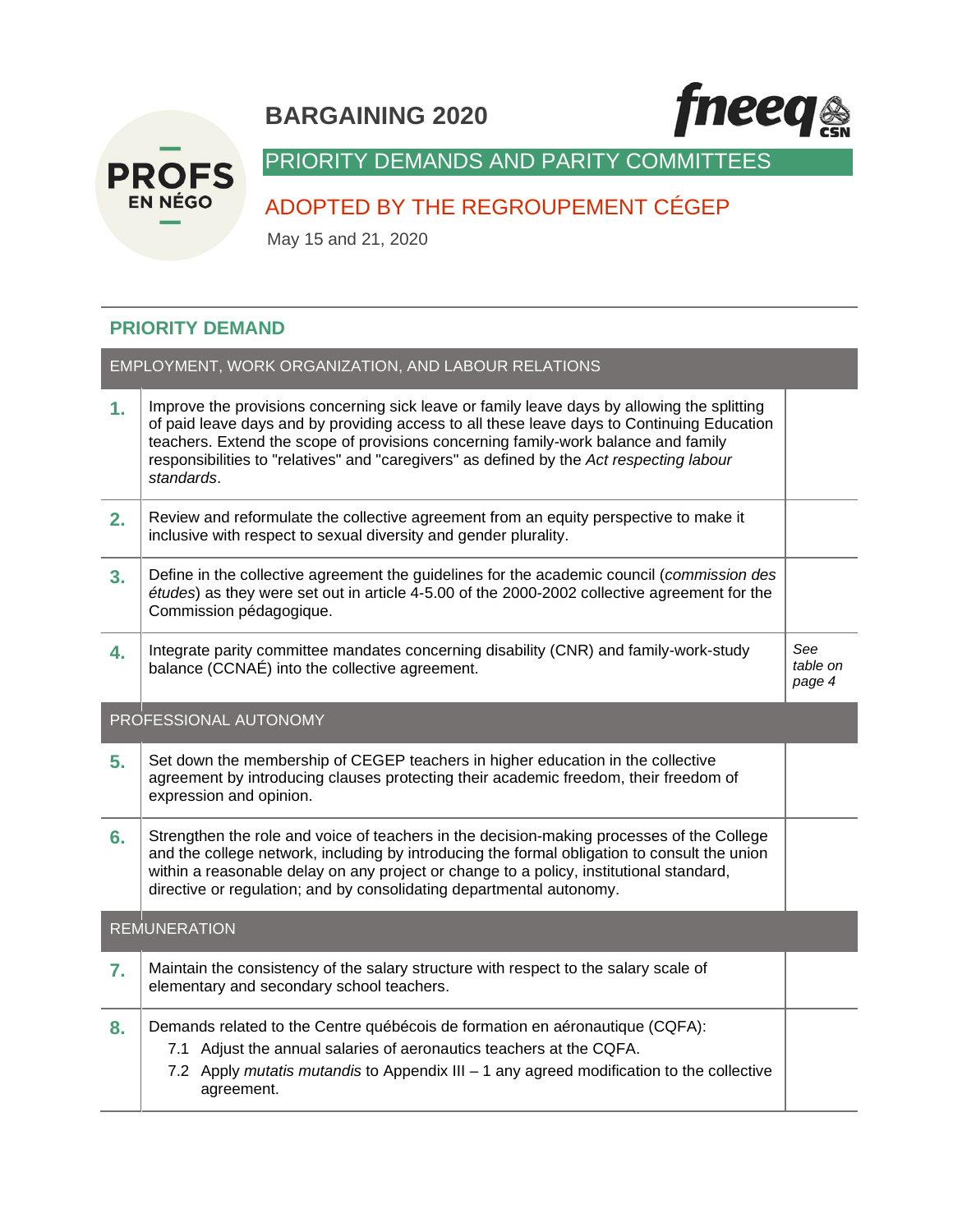## **PRIORITY DEMAND**

| <b>JOB INSECURITY</b> |                                                                                                                                                                                                                                                                                                                                                                                                                          |                           |  |
|-----------------------|--------------------------------------------------------------------------------------------------------------------------------------------------------------------------------------------------------------------------------------------------------------------------------------------------------------------------------------------------------------------------------------------------------------------------|---------------------------|--|
| 9.                    | Improve the provisions relating to the hiring and contracting of non-tenured teachers, for<br>example with respect to withdrawing from or splitting teaching loads.                                                                                                                                                                                                                                                      |                           |  |
| 10.                   | Reduce the number of individual teaching load credits (unités de charge individuelle or CI)<br>required to become a full-time teacher and inject resources accordingly.                                                                                                                                                                                                                                                  |                           |  |
| 11.                   | Specify that all courses serve to create positions (postes) in the disciplines of the teachers<br>who teach them.                                                                                                                                                                                                                                                                                                        |                           |  |
| 12.                   | Allow non-tenured teachers to participate in the voluntary working time reduction program<br>on a full-time semester workload and make them eligible for the leave with deferred salary<br>on a full-time annual workload.                                                                                                                                                                                               |                           |  |
| 13.                   | Integrate a parity committee mandate concerning job security and insecurity into the<br>collective agreement.                                                                                                                                                                                                                                                                                                            | See<br>table on<br>page 4 |  |
|                       | <b>CONTINUING EDUCATION</b>                                                                                                                                                                                                                                                                                                                                                                                              |                           |  |
| 14.                   | Equitably compensate teachers for Continuing Education and summer courses (according<br>to Table A of Appendix $VI - 1$ ) by accounting for their individual teaching loads ( <i>charge</i><br>individuelle or CI) in accordance with Appendix $I - 1$ and by ensuring all associated<br>benefits.                                                                                                                       |                           |  |
| 15.                   | Provide a selection committee common to Regular and Continuing Education. When the<br>discipline is not offered in the Regular sector, provide that the selection committee be<br>nonetheless constituted by a majority of teachers selected by their peers.                                                                                                                                                             |                           |  |
|                       | THE TEACHING LOAD AND ITS DISTRIBUTION / RESOURCES AND FUNDING                                                                                                                                                                                                                                                                                                                                                           |                           |  |
| 16.                   | Add teaching resources associated with Type 1 and Type 2 duties to the collective<br>agreement in order to recognize support for students with disabilities or with a low<br>secondary school general average in the teacher's workload.                                                                                                                                                                                 |                           |  |
| 17.                   | Increase the resources allocated to coordination to ensure the proper functioning of<br>departments, programs, and stages; and introduce teaching resources for the purposes of<br>coordination in Continuing Education.                                                                                                                                                                                                 |                           |  |
| 18.                   | Specify in the collective agreement that any statement on the use of teaching personnel or<br>staffing proposal be sent to the union by the college in editable digital format, and that any<br>formula used be visible therein.                                                                                                                                                                                         |                           |  |
| 19.                   | Inject resources to solve various problems related to health & medical technology<br>programs by entrusting a new parity committee with the mandate to agree on the terms of<br>their deployment while the collective agreement is in force. Require that this committee file<br>its report and present its recommendations no later than 90 days after the signing of the<br>collective agreement (excluding vacation). | See<br>table on<br>page 4 |  |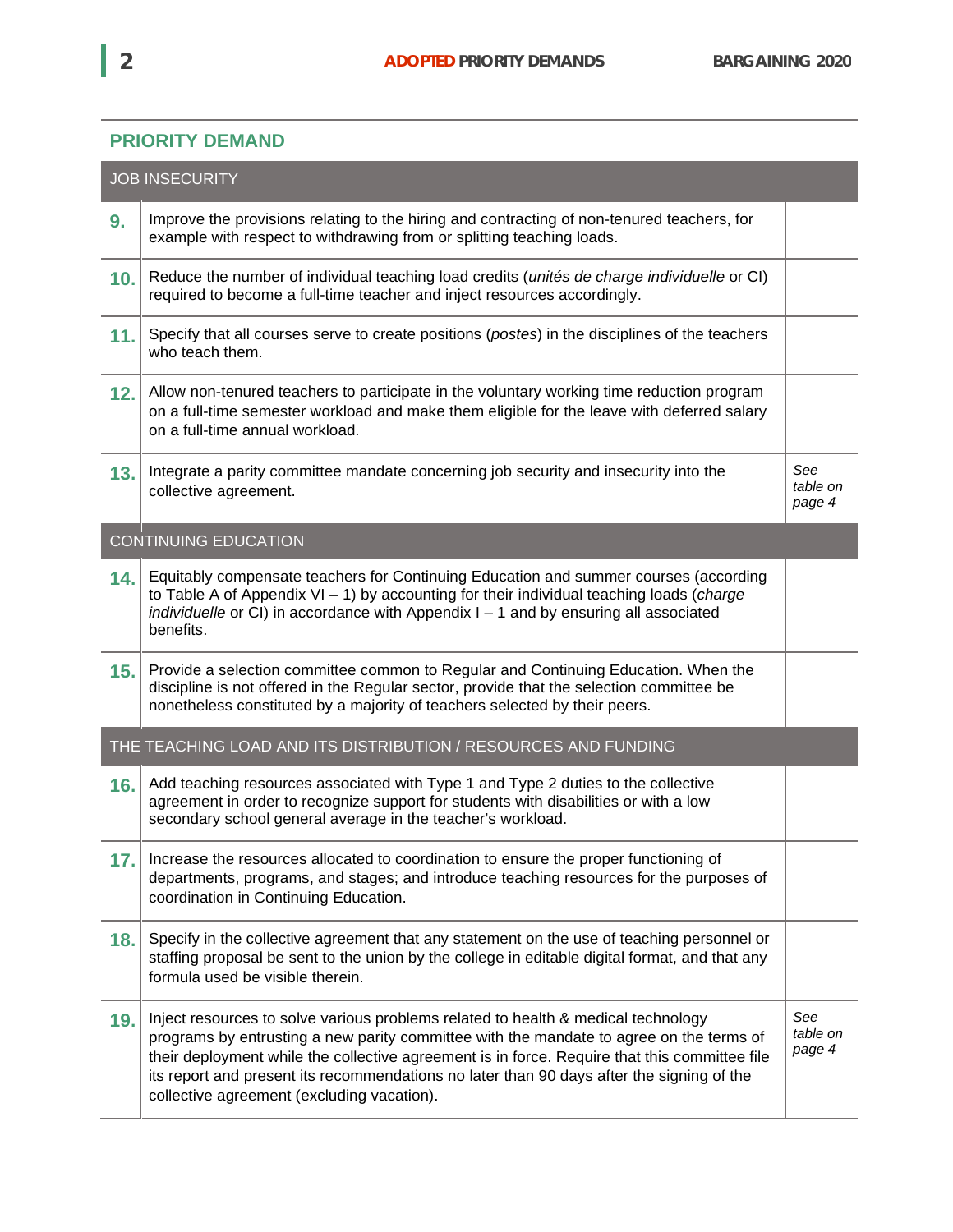

# **PRIORITY DEMAND**

| 20. | Inject resources to solve the problem of the underfunding of Type 1 and Type 2 duty-<br>related teaching resources and the deficits it generates by entrusting the advisory<br>committee on teaching workloads (comité consultatif sur la tâche) with the mandate to<br>agree on the terms of their deployment while the collective agreement is in force.                                                                                                                                                                                                                                                                                                                                                                                                                                                                                                    | See<br>table on<br>page 4 |
|-----|---------------------------------------------------------------------------------------------------------------------------------------------------------------------------------------------------------------------------------------------------------------------------------------------------------------------------------------------------------------------------------------------------------------------------------------------------------------------------------------------------------------------------------------------------------------------------------------------------------------------------------------------------------------------------------------------------------------------------------------------------------------------------------------------------------------------------------------------------------------|---------------------------|
| 21. | Integrate a parity committee mandate concerning individual teaching load (CI) calculation<br>parameters (CCT) into the collective agreement.                                                                                                                                                                                                                                                                                                                                                                                                                                                                                                                                                                                                                                                                                                                  | See<br>table on<br>page 4 |
|     | CONSOLIDATION AND TRANSFORMATION OF THE NETWORK                                                                                                                                                                                                                                                                                                                                                                                                                                                                                                                                                                                                                                                                                                                                                                                                               |                           |
| 22. | Establish a province-wide committee per program or discipline whose members include a<br>teacher elected by their peers from each of the colleges concerned, notably to take part in<br>any program review process; and provide for the necessary leaves.                                                                                                                                                                                                                                                                                                                                                                                                                                                                                                                                                                                                     |                           |
| 23. | Submit the opening of any centre d'études collégiales, subcentre, or service point to the<br>guidelines* set out by the regroupement cégep, including by ensuring its full funding in<br>terms of teaching resources. Add to the mandates of the provincial committee (comité<br>national de rencontre) the administering of the guidelines* for the opening of any centre<br>d'études collégiales.<br>*see appendix                                                                                                                                                                                                                                                                                                                                                                                                                                          | See<br>table on<br>page 4 |
| 24. | Revise Appendix III - 13 pertaining to Collège de l'Abitibi-Témiscamingue.                                                                                                                                                                                                                                                                                                                                                                                                                                                                                                                                                                                                                                                                                                                                                                                    |                           |
| 25. | Provide guidelines for the specificities of distance education as it concerns working<br>conditions, for example:<br>• By requiring the approval of the departments concerned, the Labour Relations<br>Committee, and the academic council or the Commission pédagogique for any existing<br>or prospective distance education project, and by ensuring the necessary support.<br>. By reviewing the individual teaching load (charge individuelle or CI).<br>. By stipulating that classroom-synchronous activities be the only form of distance<br>education offered to students unless otherwise agreed by the local parties, and that<br>these be strictly complementary to face-to-face teaching.<br>Add to the mandates of the provincial committee (comité national de rencontre) the<br>oversight of distance education offerings across the network. | See<br>table on<br>page 4 |
| 26. | Recognize in the collective agreement that only teachers bear the responsibility for all<br>teaching activities leading to a diploma and provide guidelines for the various teaching<br>activities related to the recognition of acquired competencies (RAC).                                                                                                                                                                                                                                                                                                                                                                                                                                                                                                                                                                                                 |                           |
| 27. | Revise the provisions related to the review and advisory committee (comité de révision et<br>de conseil) in order to make the complaint process pertaining to the evaluation of years of<br>schooling (scolarité) fairer. Create a parity classification committee with the mandate to<br>update the 'Manuel d'évaluation de la scolarité'.                                                                                                                                                                                                                                                                                                                                                                                                                                                                                                                   |                           |
| 28. | Whenever the College plans to establish a partnership with another educational institution<br>affecting the work organization and working conditions of teachers, require that the College<br>discuss it in Labour Relations Committee at least six months before it becomes effective.                                                                                                                                                                                                                                                                                                                                                                                                                                                                                                                                                                       |                           |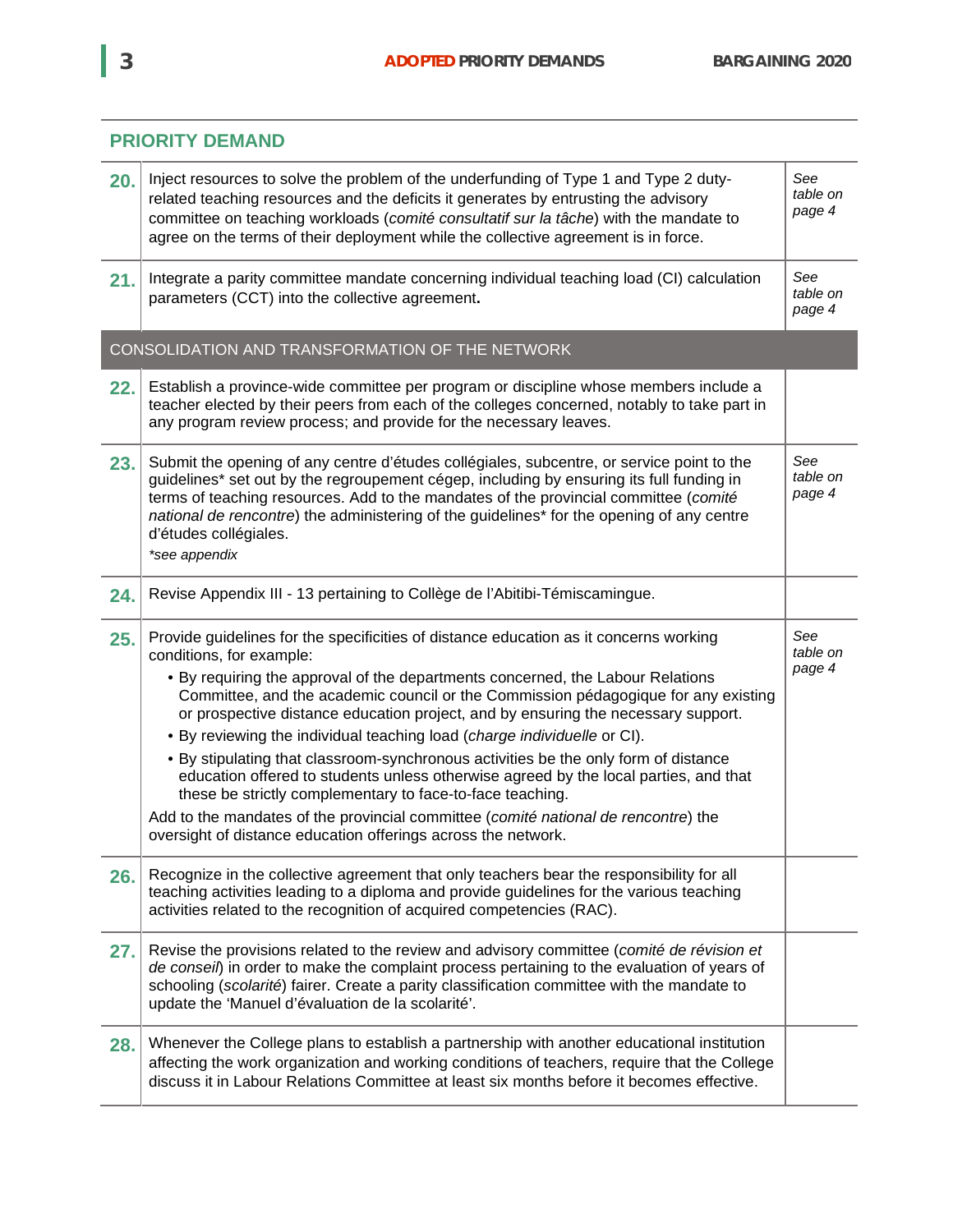## *TABLE: PARITY COMMITTEE MANDATES*

| <b>PARITY COMMITTEE</b>                                                                                                                                                                                     | <b>EXAMPLE REFERENCE DEMAND(S)</b>                                                                                                                                                                                                                                                                                                                                                                                                                                                                                                                                                                                                                                                                                                                                                                                                                                                                                                                                                                                                            |  |  |  |
|-------------------------------------------------------------------------------------------------------------------------------------------------------------------------------------------------------------|-----------------------------------------------------------------------------------------------------------------------------------------------------------------------------------------------------------------------------------------------------------------------------------------------------------------------------------------------------------------------------------------------------------------------------------------------------------------------------------------------------------------------------------------------------------------------------------------------------------------------------------------------------------------------------------------------------------------------------------------------------------------------------------------------------------------------------------------------------------------------------------------------------------------------------------------------------------------------------------------------------------------------------------------------|--|--|--|
| <b>Demand 13</b><br>Job security and<br>insecurity                                                                                                                                                          | Improve the provisions concerning being placed on availability (mise en<br>disponibilité), including by reducing the size of relocation zones and sectors,<br>and by facilitating remaining in or returning to the College of origin at the<br>request of the teacher relocated on a load (charge) or on a position (poste).<br>Revise the order of hiring priorities on a position (poste) or a load (charge) in<br>order to better protect the non-tenured teacher with high seniority.<br>Introduce income security arrangements for non-tenured teachers.<br>Review the tenure access mechanism to significantly reduce the rate of job<br>insecurity.<br>Introduce provisions to improve staffing forecasts.<br>Delay the date until which the college must create a position (poste) and<br>require the dispatch of a fourth (4th) list of positions by the Placement Office.<br>Introduce guidelines fostering the arrangement of the part-time teacher's<br>schedule according to their teaching load and their professional reality. |  |  |  |
| <b>Demand 19</b><br>Health & medical<br>technology programs                                                                                                                                                 | Provide reimbursements for all fees related to the requirement to maintain<br>membership in a professional order or acquire a certification relevant to a<br>specialty taught.<br>Review the individual teaching load so that it recognizes the work done in<br>$\overline{\phantom{a}}$<br>clinical settings, in stages, in laboratories, and in distance education.                                                                                                                                                                                                                                                                                                                                                                                                                                                                                                                                                                                                                                                                         |  |  |  |
| Demands 23 and 25<br>Provincial committee<br>or Comité national de<br>rencontre (CNR)<br>New mandates:<br>disability; centres<br>d'études collégiales<br>development and<br>distance education<br>oversight | Add to the mandates of the provincial committee (comité national de<br>rencontre) that of carrying out work on the possibility of introducing the notion<br>of partial disability to the collective agreement.<br>Extend the accumulation of seniority and experience to any period of<br>disability.<br>Add to the mandates of the provincial committee (comité national de<br>rencontre) the administering of the guidelines* for the opening of any centre<br>d'études collégiales and the deployment of distance education.                                                                                                                                                                                                                                                                                                                                                                                                                                                                                                               |  |  |  |
| <b>Demand 20</b><br>Advisory committee on<br>teaching workloads or<br>Comité consultatif sur<br>la tâche (CCT)<br>New mandate:<br>underfunding and<br>deficits                                              | Overhaul the funding method for the CEGEPs in order to stabilize teaching<br>$\overline{\phantom{a}}$<br>resources, for example by establishing a substantial floor in the number of<br>full-time teachers or the equivalent per college, along with new parameters<br>sensitive to the particularities of different student populations; and inject the<br>necessary resources.                                                                                                                                                                                                                                                                                                                                                                                                                                                                                                                                                                                                                                                              |  |  |  |
| <b>Demand 21</b><br>Advisory committee on<br>teaching workloads or<br>Comité consultatif sur<br>la tâche (CCT)<br>New mandate:<br>individual teaching<br>load calculation<br>parameters                     | Review the current parameters for calculating the individual teaching load<br>(charge individuelle or CI) so that it more accurately reflects the work done<br>by the teacher in relation to lesson hours, preparation hours, number of<br>students, and travel; and advance the reference dates to this same end.<br>Inject teaching resources for Type 1 duties while accounting for the<br>$\overline{\phantom{a}}$<br>modifications to the calculation of the individual teaching load.                                                                                                                                                                                                                                                                                                                                                                                                                                                                                                                                                   |  |  |  |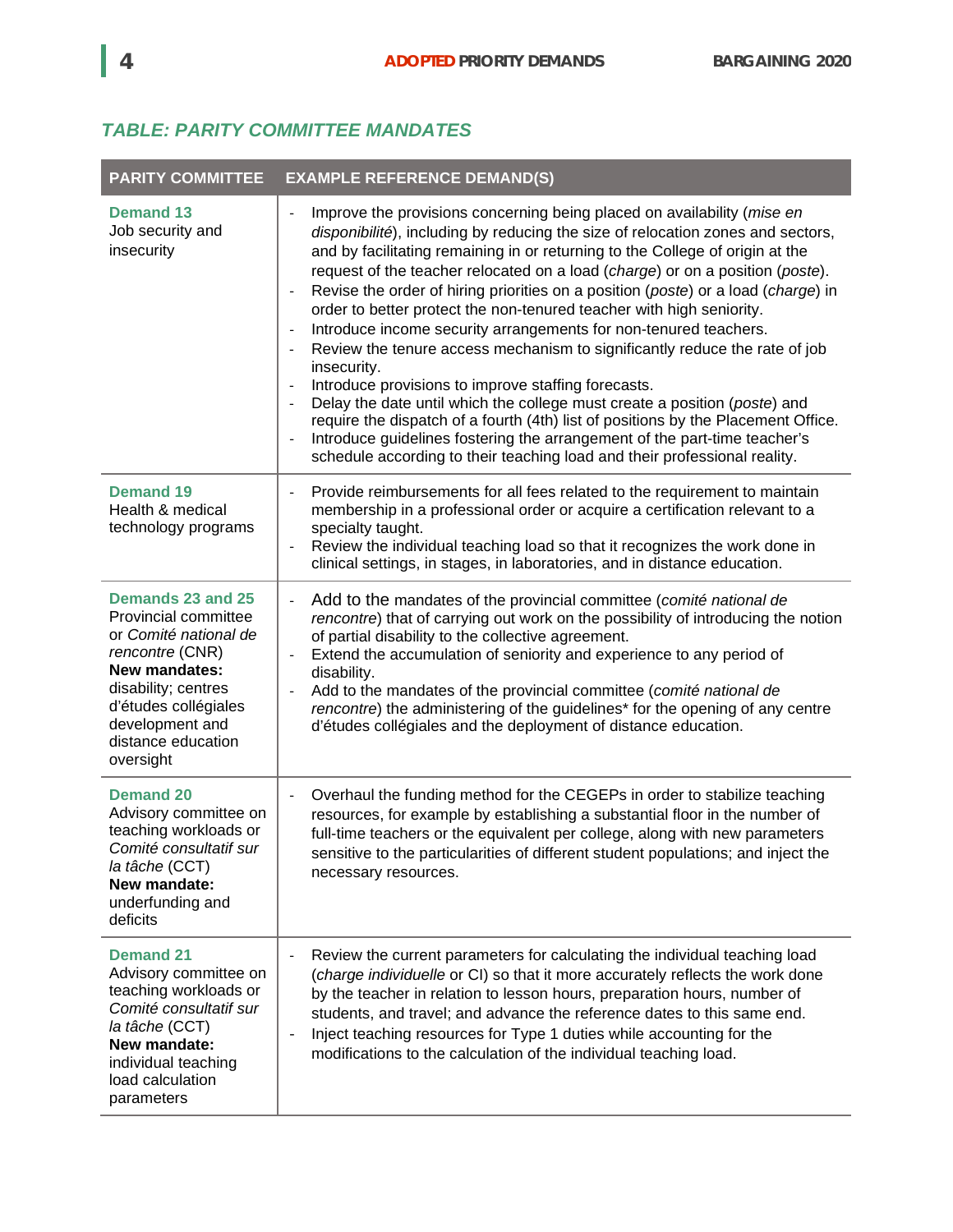|                                                                                                                                                                                      | PARITY COMMITTEE EXAMPLE REFERENCE DEMAND(S)                                                                                                                                                                                                                                                                                                                                                                         |
|--------------------------------------------------------------------------------------------------------------------------------------------------------------------------------------|----------------------------------------------------------------------------------------------------------------------------------------------------------------------------------------------------------------------------------------------------------------------------------------------------------------------------------------------------------------------------------------------------------------------|
| Demand 4<br>Provincial affirmative<br>action advisory<br>committee or Comité<br>consultatif national<br>d'accès à l'égalité<br>(CCNAÉ)<br>New mandate: family-<br>work-study balance | Introduce new family-work-study balance measures to the collective<br>agreement, including more restrictive guidelines for colleges.<br>Improve the provisions concerning sick leave or family leave days, including<br>by allowing the splitting of paid leave days, by adding specific paid leave<br>days for family reasons, and by providing access to all these leave days to<br>Continuing Education teachers. |